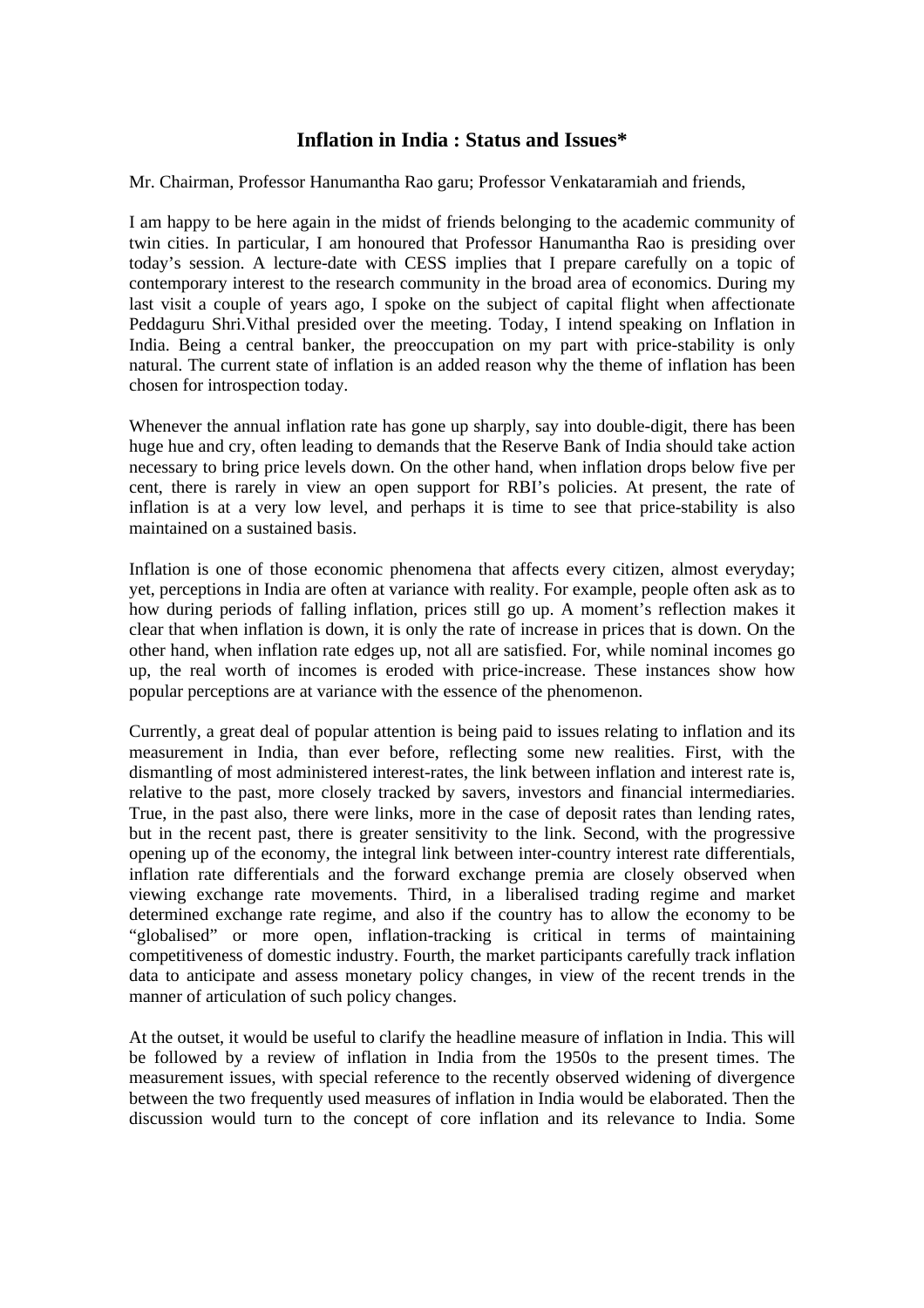exploratory analysis is attempted on the apparent puzzle of the current low inflation being accompanied by relatively high growth in money supply. The dilemmas in monetary policy in the context of inflation will be referred to before giving a comprehensive treatment to the relevance of inflation targeting in our country. The concluding part will present an agenda for research and debate on inflation in India.

# On the Measure

The variation in the price level in India can be measured in terms of the Wholesale Price Index (WPI), or the Implicit National Income Deflator (NID) or the Consumer Price Index (CPI).

The WPI is the main measure of the rate of inflation often used in India. The WPI is available for all commodities' and for major groups, sub-groups and individual commodities. The basic advantage of this measure of inflation is its availability at high frequency, i.e. on weekly basis with a gap of about two weeks, thereby enabling continuous monitoring of the price situation for policy purposes. This index does not cover non-commodity producing sectors viz. services and non-tradable commodities.

The national income deflator, on the other hand, is a comprehensive measure but statistically derived from national accounts data released by the Central Statistical Organisation (CSO) as a ratio of GDP at current prices to GDP at constant prices. Since it encompasses the entire spectrum of economic activities including services, the scope and coverage of national income deflator is wider than any other measure. At present, the GDP deflator is available only annually with a long lag of over one year and hence has very limited use for the conduct of policy.

The important measure at the point of consumption is the consumer price index for industrial workers (CPI-IW) which is meant to reflect the cost of living conditions and is computed on the basis of the changes in the level of retail prices of selected goods and services on which a homogeneous group of consumers spend the major part of their income. Its coverage is broader than the other indices of CPI like the CPI for agricultural labourers (AL) and the CPI for urban non-manual employees (UNME). Besides, CPI-AL and CPI-UNME are not considered as robust national inflation measures because they are designed for specific groups of population with the main purpose of measuring the impact of price rise on rural and urban poverty.

While each of the measures has its advantages as well as weaknesses, the selected measure of inflation should broadly capture the interplay of effective demand and supply forces in the economy at frequent intervals. This will be facilitated if the price indices have a high periodicity of release, and it is in this sense that WPI is superior to CPI. WPI's coverage of commodities is also high. While services do not come under the ambit of WPI, the coverage of non-agricultural products is better in WPI than CPI, making WPI less volatile to relative price changes as against the CPI. The coverage of tradable items, essentially manufactured products (weight  $= 57.06$  per cent) is higher in the case of WPI whereas the coverage of nontradables like services pertaining to education, medical care and recreation are more in the case of CPI-IW. The weekly periodicity of WPI with a lag of a fortnight often coincides with the release of banking and money supply data on 14 day basis (referred to as fortnightly for convenience) which in turn is available with a similar lag. The correlation between the annual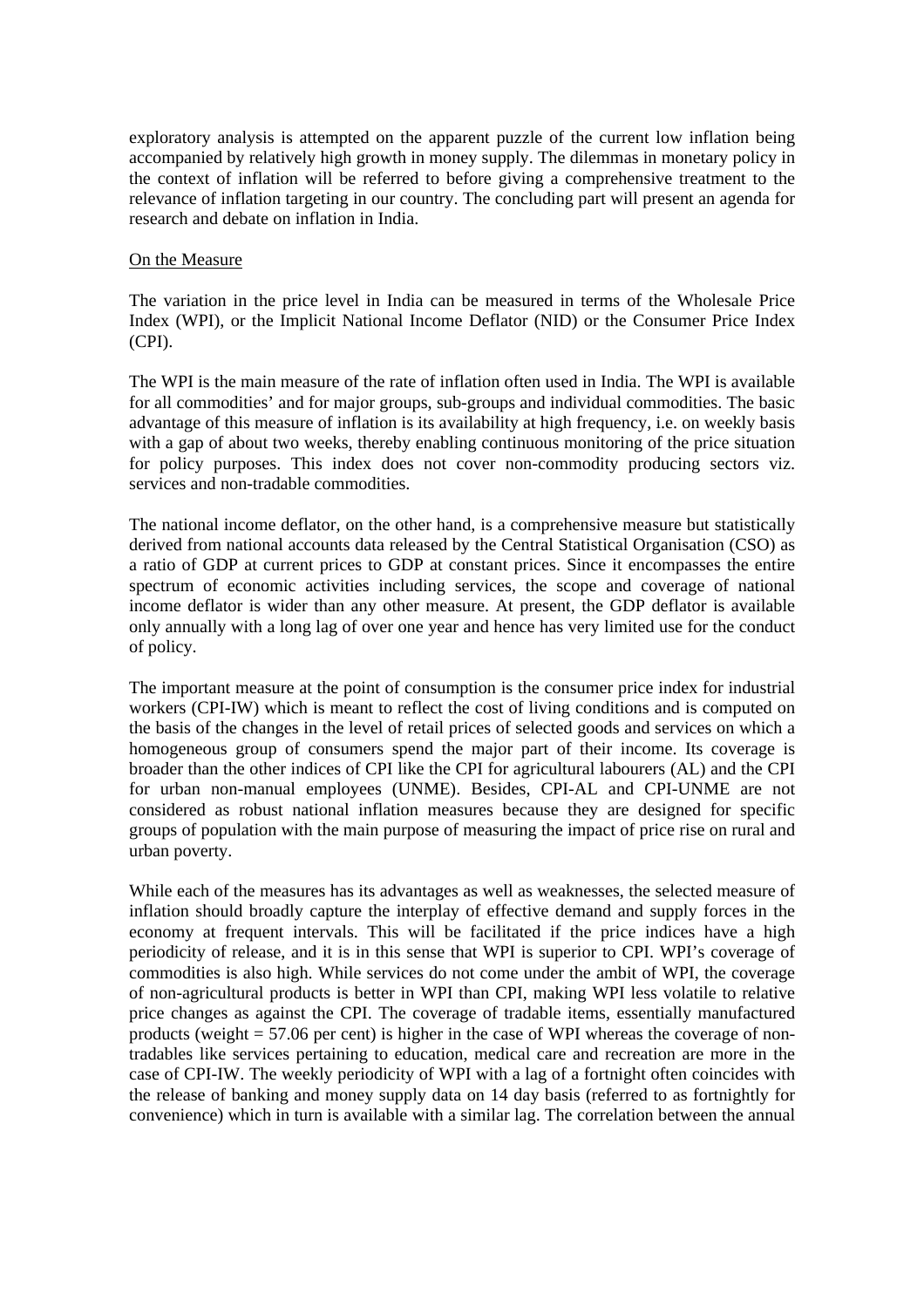average variation of M3 (broad money) and WPI on a relatively long time horizon is stronger than that between M3 and CPI-IW, a statistical relationship that has been corroborated by several econometric studies on the subject. In fact, some studies indicated that the long-term elasticity of WPI with respect to M3 is close to unity. A number of recent empirical works based on the long-run equilibrium analysis have found that both these series are cointegrated to a fair extent, thus providing evidence on the WPI being more amenable to monetary policy changes. The Report of the Working Group on Money Supply (1998) also used WPI as inflation measure and found that the nominal money demand equation showed a long-run price elasticity close to unity.

Finally, some internal studies in RBI (by Deepak Mohanty, Abha Prasad and Anupam Prakash) indicate that, though there has been some divergence in the annual movement of the two indices and GDP deflator over the longer term, there has not been any secular or systematic bias. The analyses of the three measures of inflation for the period 1950-51 to 1995-96, display broadly similar trends. A long term time-series data of the three indices viz. WPI, GDP-deflator, and CPI-IW reveal that there have been leads and lags involved during certain phases, which tend to get evened-out over long time spans, but there has not been any secular or systematic bias. The cross-correlation between the three indices comes close to one reaffirming the belief that any one of these could be used to study the phenomenon of inflation in the Indian economy. No doubt, there are some interesting developments after 1995-96, but this study did not capture them.

Nevertheless the choice of WPI as a headline measure appears justifiable on grounds of convenience as well as analytical reasoning. First, the WPI with a weekly frequency has jut a two weeks lag as against the monthly frequency of CPI-IW with a lag of two months. Secondly, the commodity coverage in WPI is wider than that in CPI. Thirdly, WPI is computed on all-India basis whereas CPI is just constructed for specific centres and then aggregated to get the all-India index. Because of this feature WPI is more easily understood by majority of public.

## Review of Inflationary Trends in India

In general, among the developing countries, India's inflation performance would be considered as satisfactory, as would be evident from the study already mentioned. During the fifties, in fact, the average decadal rate of inflation was very low at 1.7 per cent, with the rate varying in a wide range from a negative value of 12.5 per cent to a positive value of 13.8 per cent. The minimum inflation at a negative rate in 1952-53 was in response to the bumper agricultural production in that year while the maximum inflation rate in 1956-57 was mainly attributed to demand pressures, especially investment demand, both public and private.

During the sixties, the average decadal inflation edged up to 6.4 per cent. The inflationary pressures started mounting from 1962-63, on account of the Chinese War in 1962 and unsatisfactory supply position. The Pakistan war in 1965, and the famine conditions during 1965-66 aggravated the situation further. The maximum inflation at 13.9 per cent was recorded for the year 1966-67, but the minimum inflation rate of (-) 1.1 per cent was in 1968- 69 attributed primarily to the bumper agricultural production in the preceding year.

The average inflation rate during the seventies was still higher at 9.0 per cent. The maximum inflation recorded in the year 1974-75 at 25.2 per cent was mainly attributed to the failure of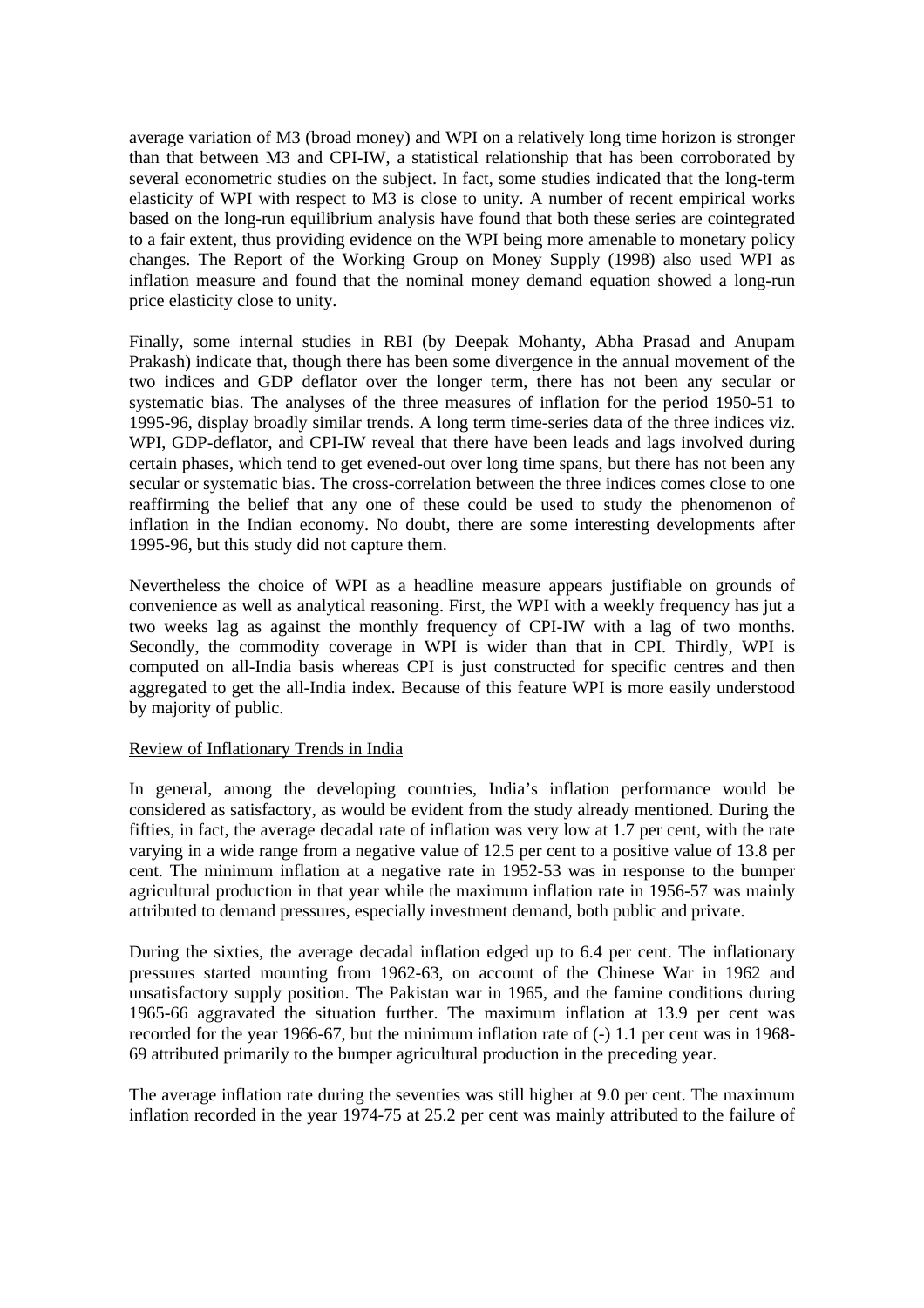kharif crops in 1972-73 as also to the hike in crude oil prices in 1973. The minimum inflation rate for the decade at (-) 1.1 per cent was recorded in the following year, i.e. 1975-76, in response to the substantive anti-inflationary measures taken by the government. The year 1979-80, however, witnessed a strong resurgence of inflationary tendencies due mainly to poor agricultural output and the second hike in international oil prices. The decade was the most tumultuous as far as the price situation was concerned.

During the eighties, the decadal average inflation moved down somewhat to 8.0 per cent. What is more significant is that variation in prices was small as compared to any of the preceding decades. The highest inflation rate for the decade was at 18.2 per cent in 1980-81 and the minimum inflation rate was at 4.4 per cent for 1985-86.

The period 1990-91 to 1997-98 witnessed a resurgence of inflationary tendencies with four of the seven years showing price rise between 10 to 15 per cent. Following the Gulf crisis of 1991, the first half of the decade was characterised by double-digit inflation – the sole exception being 1993-94 with an inflation rate of 8.4 per cent. From 1995-96 to 1997-98, there was a reversal of trend, as reform measures began to show positive impact on prices, and the average inflation rate for the nineties up to 1997-98 was 9.0 per cent.

Thus, India recorded relatively satisfactory levels of inflation since, for the entire period of analysis, i.e. 1950-51 to 1997-98, the average rate of inflation working out to 6.7 per cent and the modal value of distribution of inflation rates lying between 5 to 10 per cent. The inflation rate has also been far less volatile than in most developing countries, with standard deviation at 6.6 and the rate having crossed the 15 per cent mark on only four occasions during the last half a century or so. Moreover, the high pressures of inflation were felt on almost all occasions, due to exogenous shocks like oil price hike, gulf crisis, wars, etc. and domestic supply shocks such as adverse monsoon conditions. However, it is possible to suggest that progressively, over the period, impact of monsoon conditions on volatility in prices is getting increasingly moderated perhaps due to expansion of irrigated agriculture as also buffer stock operations.

Besides, the changes in administered prices had an impact on the timing of price increases in the sense that variability could have been moderated under some circumstances. Finally, and perhaps, importantly, monetary policy did not appear to have been a major cause for the few examples of high inflation.

In this context, some elements of caution are necessary here. First, though the average for the entire period is 6.7 per cent, the average for the past 30 years is much higher at 8.66 per cent. Second, during recent years, international inflation rates are drifting downwards. Third, though money supply may not have started the inflationary spiral in India, passive accommodation could have contributed to sustaining inflation at a higher rate.

## The Current Status

It is well recognised that, viewed in the light of the experience of the recent past, the year 1998-99 saw high inflation rates in most months. However, by the fiscal year-end, on a pointto-point basis, the rise in the wholesale price index showed a marked deceleration. The pointto-point inflation rate declined to 4.8 per cent in 1998-99 from 5.3 per cent in 1997-98. However, inflation rate on the basis of the average of weeks was higher at 6.9 per cent in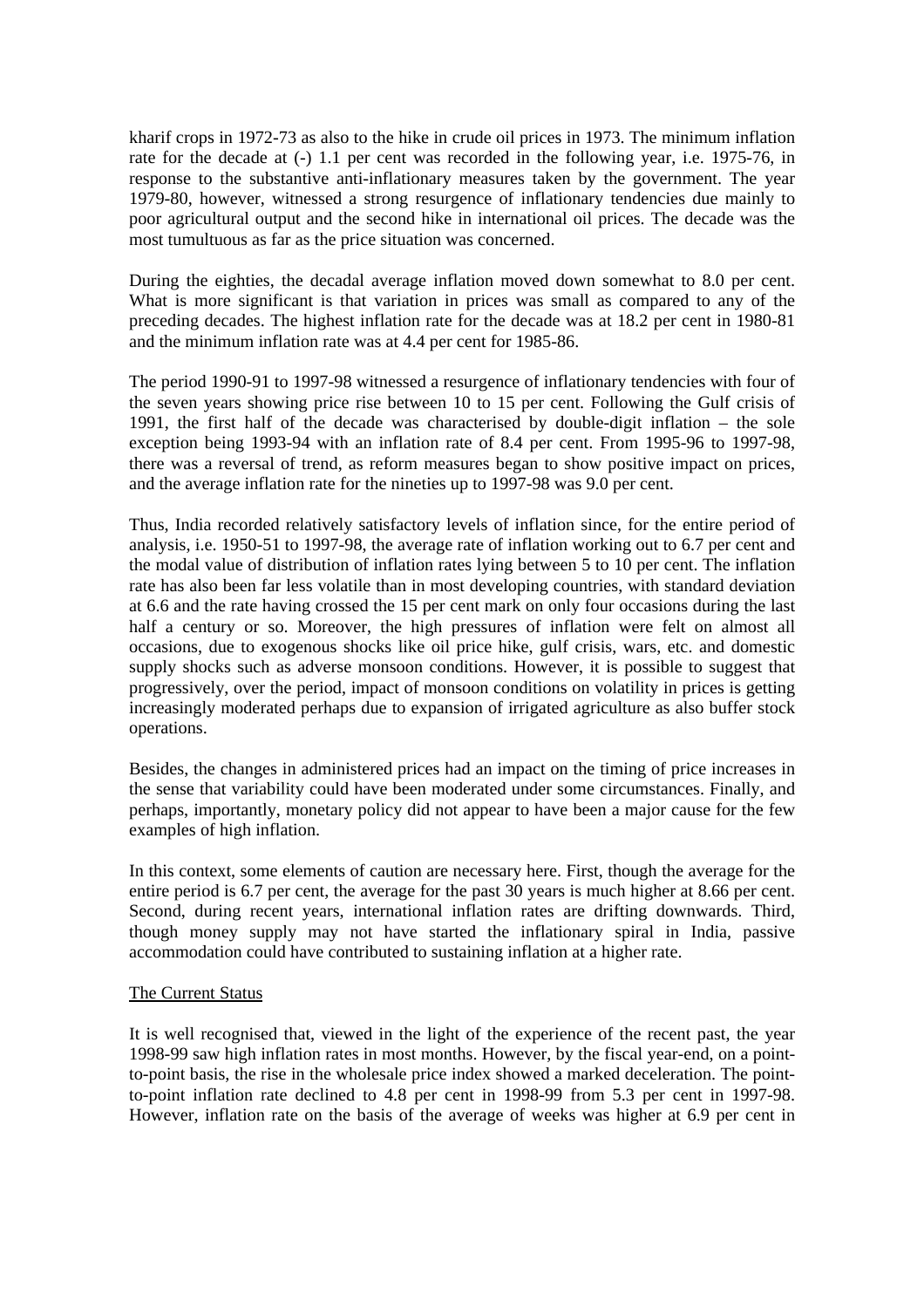1998-99 compared with 4.8 per cent in 1997-98. The weighted contributions of major commodity groups to the total price rise during 1998-99, on an average basis, indicate that the primary articles group contributed to the maximum with a share of 56.8 per cent which was substantially higher than that of 23.7 per cent in the preceding year. The share of fuel group declined to 6.8 per cent in 1998-99, from 29.1 per cent in 1997-98. The weighted contribution of manufactured products declined to 39.5 per cent in 1998-99 from 47.6 per cent in 1997-98. A noticeable aspect of the price situation during 1998-99 was that the weekly annualised rate of inflation as measured by WPI consistently remained higher during the major part of the year than that of the preceding year.

The rate of inflation measured in terms of point-to-point variation in the Consumer Price Index for Industrial Works (CPI-IW) registered an increase of 8.9 per cent in 1998-99, close to the rate of 8.3 per cent in 1997-98. But, with the increase of CPI-IW remaining high for most part of the year and falling towards the end of the year, consumer inflation measured in terms of average of months of CPI-IW almost doubled to13.1 per cent in 1998-99 from 6.8 per cent in 1997-98. It was also higher than the average of 10.2 per cent during the period 1990-91 to 1996-97. The trends in WPI and CPI-IW revealed significant divergence between the two, with the difference between the wholesale price inflation and consumer price inflation being in a wide range of 3 to 12 percentage points during the year.

1998-99, thus, was somewhat extraordinary for several reasons.

First the divergences in various measures of inflation, WPI vis-à-vis CPI and average vis-àvis point to point, are significant.

Second, the traditional villains of inflation such as war, oil price hike and failure of monsoon were conspicuous by their absence.

Third, there was a fairly rapid reversal of inflationary pressures making the episode an unusually short duration one.

Fourth, for justifiable reasons, aspects covering the construction of the indices were subject to serious questioning.

As regards, 1999-2000, for the week ended July 24, 1999, the annual inflation rate measured as point–to-point variation in the WPI was 1.19 per cent. During the financial year i.e. upto July 24, the rise of 1.16 per cent in WPI on a point-to-point basis, was lower than that of 4.78 per cent recorded during the same period of the previous year. The weighted contribution of major commodity groups show that primary articles group continue to have maximum share in the price increase during the year so far. On an average basis also, the inflation rate during the current financial year so far at 1.19 per cent was lower than that of 4.85 per cent during the same period in 1998-99.

The rate of inflation measured in terms of CPI-IW increased by only 1.4 per cent during April-June 1999, much lower than the increase of 5.0 per cent during the first three months of 1998-99. On an average basis, the increase was of a lower order of 1.0 per cent as compared to 6.7 per cent during 1998-99.

Practical Issues in the Measurement of Inflation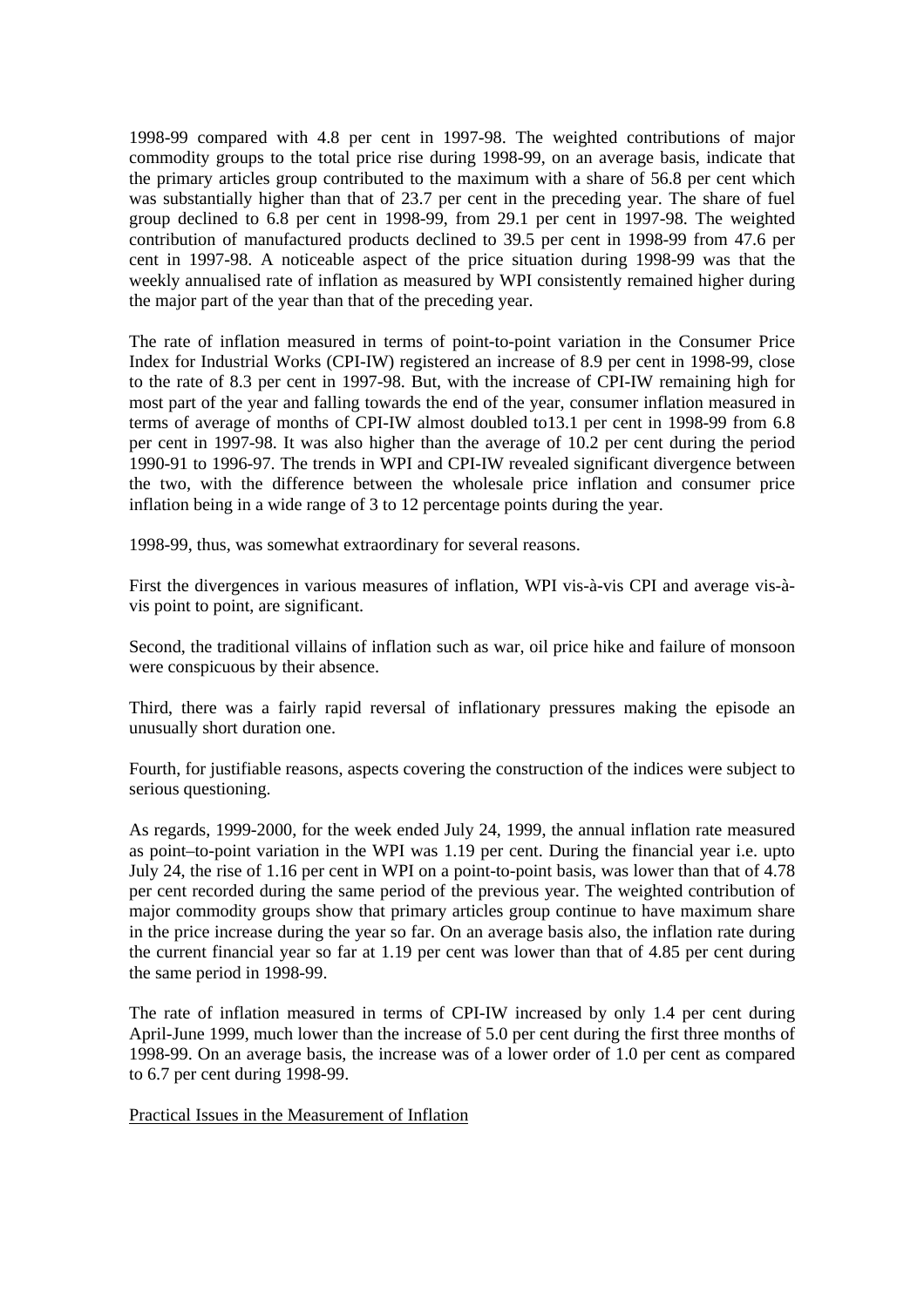It is now obvious that none of the existing measures provides a truly reliable gauge of inflation at any point of time. An index can be constructed for different baskets of goods and services, with varying weights, to cover different sets of consumers or locations. There is thus no all purpose, all-inclusive, universally valid index. Operationally, there could be problems that distort an index. For example, the basket of goods and weights may be held constant for too long. Indeed, over a period, some of the goods may go out of production. In any case, change in quality of goods cannot be captured, although it is apparent that the quality of many industrial goods has been improving. Further, the government machinery that collects the data, even with best of efforts, would not be able to capture the offers of discounts at retail level.

The widening gap between the inflation rates based on the WPI and CPI-IW in recent periods has raised several statistical issues, which were subjected to a sharp scrutiny by G.P.Samanta and Sharmishtha Mitra (RBI Occasional Papers of December 1998). The main points of this study are worth summarising here.

From the coverage point of view, the dissimilarity in the baskets for CPI-IW and WPI is very prominent. As I mentioned at the beginning, the basket for WPI includes a wide-spectrum of raw materials, intermediate and final products, which are traded in wholesale markets but services are excluded from its scope. On the other hand, CPI-IW covers final products and services consumed by industrial workers in retail market. While price quotations for WPI relate to the wholesale level, those for CPI-IW pertain to retail prices. Hence, it is not surprising that they differ to some extent. However, consumption being the end use of all economic activities, price changes in wholesale markets (WPI) are expected to be reflected in price changes in retail markets (CPI-IW). Changes in CPI-IW may also have some cost-push impact on WPI when changes in wages occur due to indexation of dearness allowances. Thus despite the several differences, conceptually there would be some cause-and-effect type relationship between the two series. At the same time, some degree of difference between CPI-IW and WPI may be unavoidable due to difference in their base years.

In this background, the main concern should really be whether the gap is widening significantly or not. For better understanding the gap is normalised by the authors after making suitable adjustment for the rising trends in both the series. Some preliminary statistical investigation not only indicates widening divergence between the two series since May 1995 but also seems to have raised some questions on the stability of long-term relationship between them. The study, however, concludes that the short-term relationship between CPI-IW and WPI based on common commodities does not appear to be disturbed. Therefore, the study suggests that the recent disturbance in the short-run relationship between the actual CPI-IW and WPI is mostly attributable to some peculiar price behaviour of uncommon items, weighting diagrams etc. This implies the need for a detailed survey of the behaviour of individual commodities in both the market segments.

At a somewhat non-technical level, there are some striking reasons why the two indices are not representative measures of inflation. First, the coverage, especially the exclusion of services-sector from WPI, given the rapid increase in the share of services in GDP. Second , biases on account of the base year and weights are predominant. Third, because of currency of the two indices for too long a period, ensuring quality and consistency in data have suffered and led to poor representation of the phenomenon.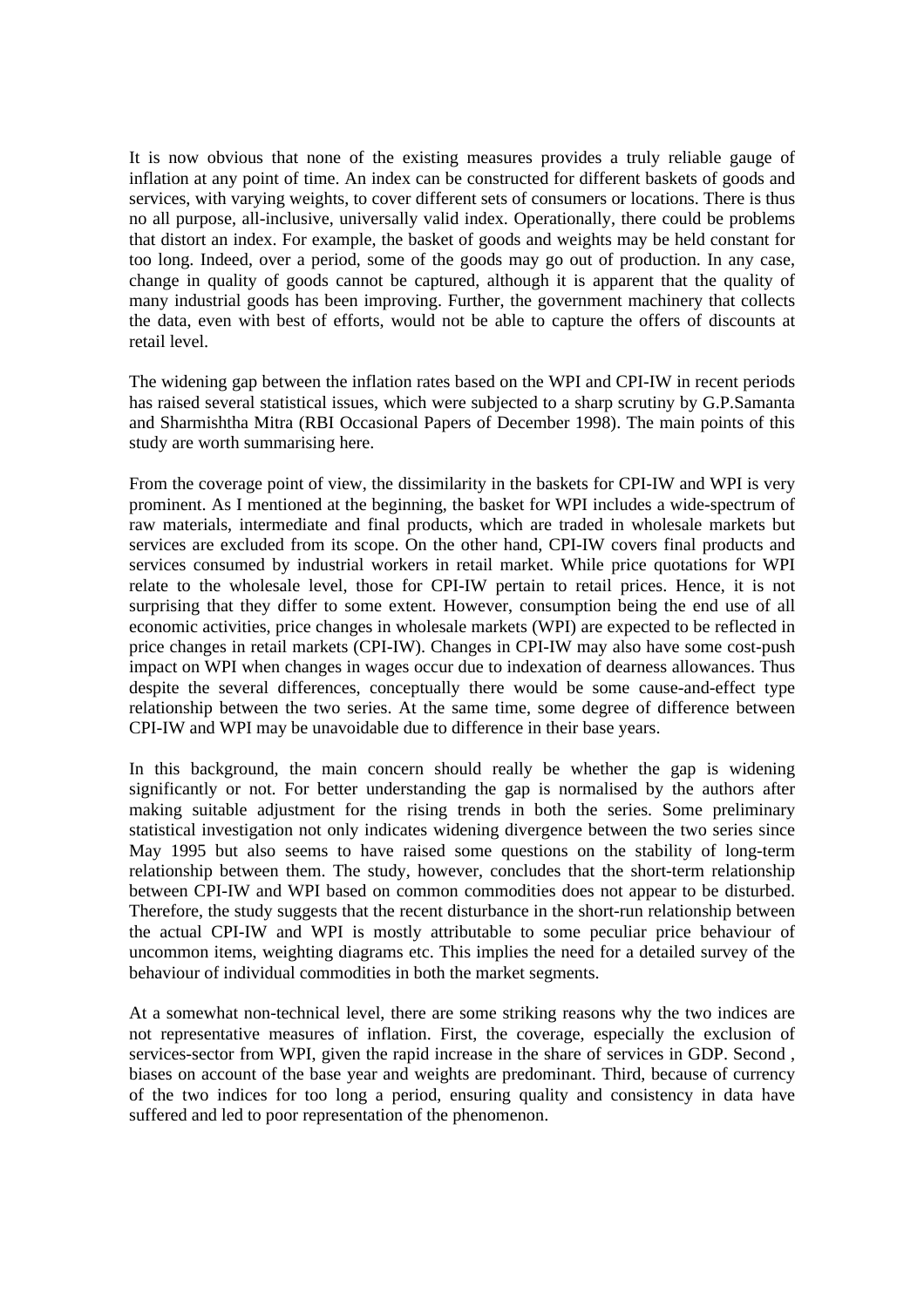# Core Inflation

It is against the background and in the context of inflation-targeting by some central banks, there has been some interest in developing the concept of core-inflation, in preference to a headline measure such as the WPI or CPI. This is particularly relevant in so far the framework of monetary policy is concerned. The RBI in Box III.4 of its Annual Report for 1997-98 has given a brief description of the concept, features and practices of core-inflation. The permanent component is often called the 'underlying' rate of inflation or the 'core' rate of inflation. It is not the current rate of inflation, comprising transient components, but the future underlying rate of inflation, which should be the concern of monetary policy. Measurement of the underlying or core rate of inflation, however, does involve some amount of judgement or discretion.

The Box describes the economic rationale for considering the core rate of inflation in the framework of monetary policy which is governed by the fact that it is this rate, being permanent in nature, which is fully anticipated by economic agents and hence, incorporated into their decision making processes thereby making it output-neutral. Viewed from another angle, it is the existence of the permanent component, which imparts downward rigidity to the measured rate of inflation in the event of a positive supply shock. Therefore, it would be valuable for the economy to ensure that permanent or core rate of inflation is reduced. The objective of reducing the rate of inflation as the prime objective of monetary policy should be viewed against this perspective.

On the application of core inflation in India, some research work has already been initiated in RBI and the latest RBI Occasional Paper, Summer of 1999, has a paper by G.P.Samanta. The paper recognises the practical issue of eliminating the noise or supply (transient) related components of traditionally used price index based measures of inflation. In the Indian context, exclusion-based measures appear to be intuitively appealing. Four exclusion-based measures - exclusion from headline measure, i.e. WPI, are examined and the measure which appears least volatile, according to the analysis by Samanta, is the one that excludes Primary Food Articles, Primary Non-Food Articles and Administered commodities from the WPI basket. Needless to say, as the author admits, this is an emerging issue and further research is required before arriving at any meaningful conclusions that could satisfy both the theoretical expectations and operational parameters.

## Money Supply and Inflation

In some ways, the underlying logic behind the concept of core-inflation could be utilised to explain the so-called current puzzle of low current rate of inflation and the relatively high growth in money supply. First, as already mentioned, supply shocks played a dominant role in setting the inflation trend during the major part of 1998-99 and when the supplies improved in the subsequent months, a correction followed. The bumper crop recorded in rice, wheat, oilseeds, sugarcane, pulses and major fruits and vegetables in 1998-99 must have led to early supply conditions in some of these commodities, driving down their prices from the last year.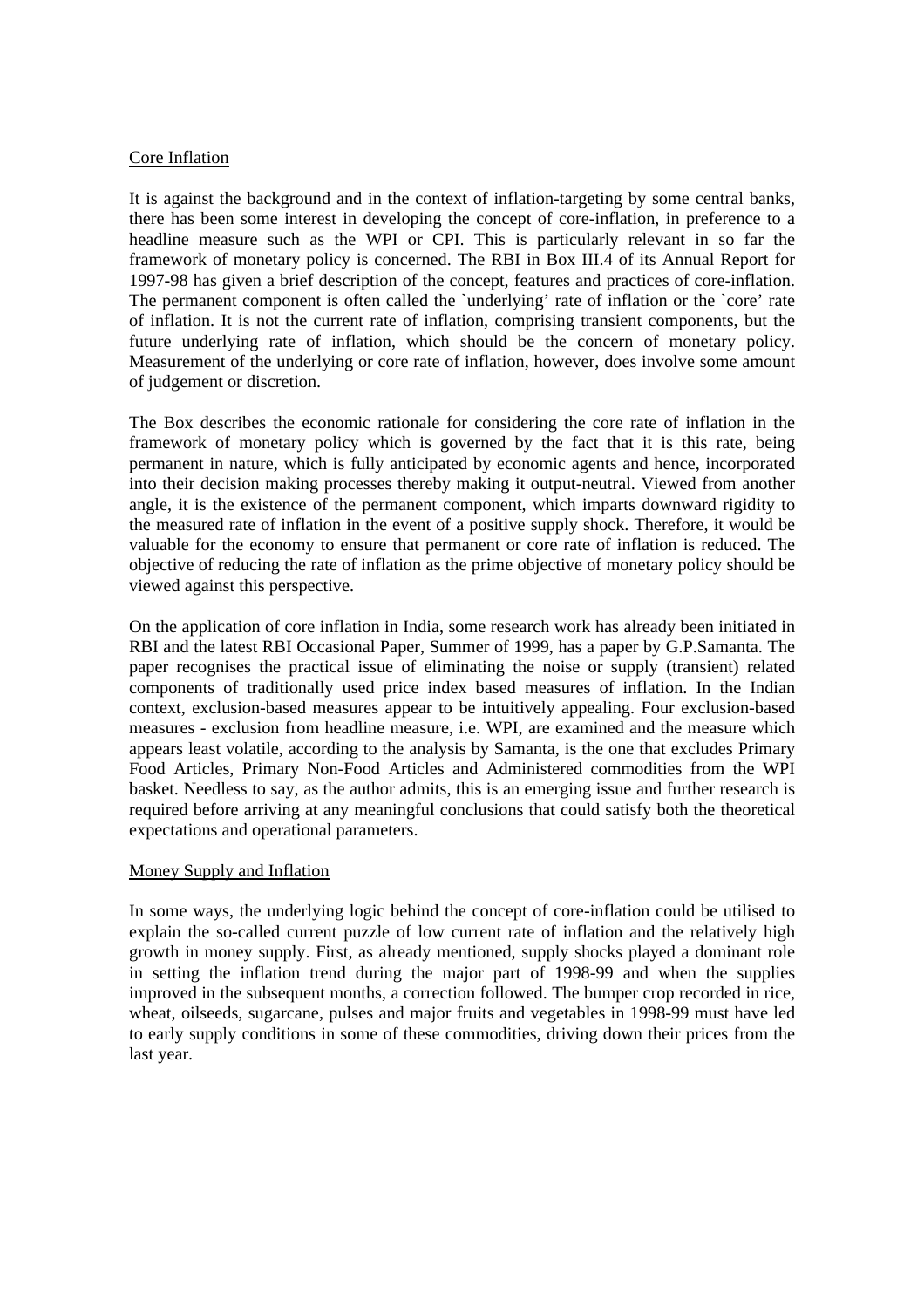Secondly, the low primary articles inflation may also be contributing to the reduction in the manufacturing inflation by bringing down the input cost of industries which are dependent on agricultural raw materials.

Thirdly, increased import competition due to trade liberalisation coupled with sharp decline in world manufacturing prices could be contributing to low manufacturing inflation through cost saving technological innovation and reduced mark up in domestic industries.

Fourthly, positive productivity shocks in the post liberalisation period due to competitive pressures might be contributing to improved price competition of industries in the domestic market.

Fifthly, money and inflation relationship also needs to take into account the transmission lag of monetary impulses, which can be both long and variable. Preliminary evidence in the Indian context shows that the full impact of a monetary shock on the inflation rate can take a long time to realise, and the lag could even exceed two years.

Sixth, the importance of money supply in explaining the long term price movement in the Indian economy may be appreciated from the fact of the existence of a fairly stable money demand function. Majority of the recent studies in the Indian context including the RBI's Working Group on Money Supply (1998) which threw light on this subject have found that inflation rate over a long period is reasonably explained by growth in money supply. These studies indicate that in the short run the price effect of money supply may deviate from the long-run equilibrium behaviour , especially when the economy is subject to supply shocks.

However, it is necessary to recognise that the evolving transmission mechanism consequent upon financial sector reform would imply certain changes in the nature and magnitudes of the underlying relationship between the growth in money supply and inflation, matters on which further and intense research and analysis is required.

For the past three years, i.e. 1996-97 to 1998-99, the growth in broad money averaged 17.3 per cent per annum and the growth in real GDP 6.3 per cent and the inflation rate 6.0 per cent. The way the rural economy is getting monetised and the rural demand is increasing over time in the recent past, it is not unrealistic to conjecture a slight shift in the sectoral demand for money. Keeping in view the fact that there is excess capacity in the economy, a shift in sectoral demand for money need not be inflationary. It can be argued that short-term deviation in the relationship among money, output and prices ought not to be construed as a breakdown of the inherent linkages. Yet, there are a number of recent developments warranting intense research and analysis of the evolving relationships between growth in money supply and inflation.

With complexities in statistical measurement of inflation, evolving relationships between money supply and prices, uncertain time lags in such relationship, conduct of monetary policy is a challenging task. On top of the normal growth cycles, our economy is undergoing a wide ranging and deep structural transformation, adjusting simultaneously to international price pressures. In addition, 1998-99 was characterised by extraordinary adverse developments in the external sector and domestic uncertainties. When the headline measure of inflation indicated pressures, judgements were called for in fine tuning monetary policy. The actual stance taken and vindication thereof is public-knowledge. However, for purpose of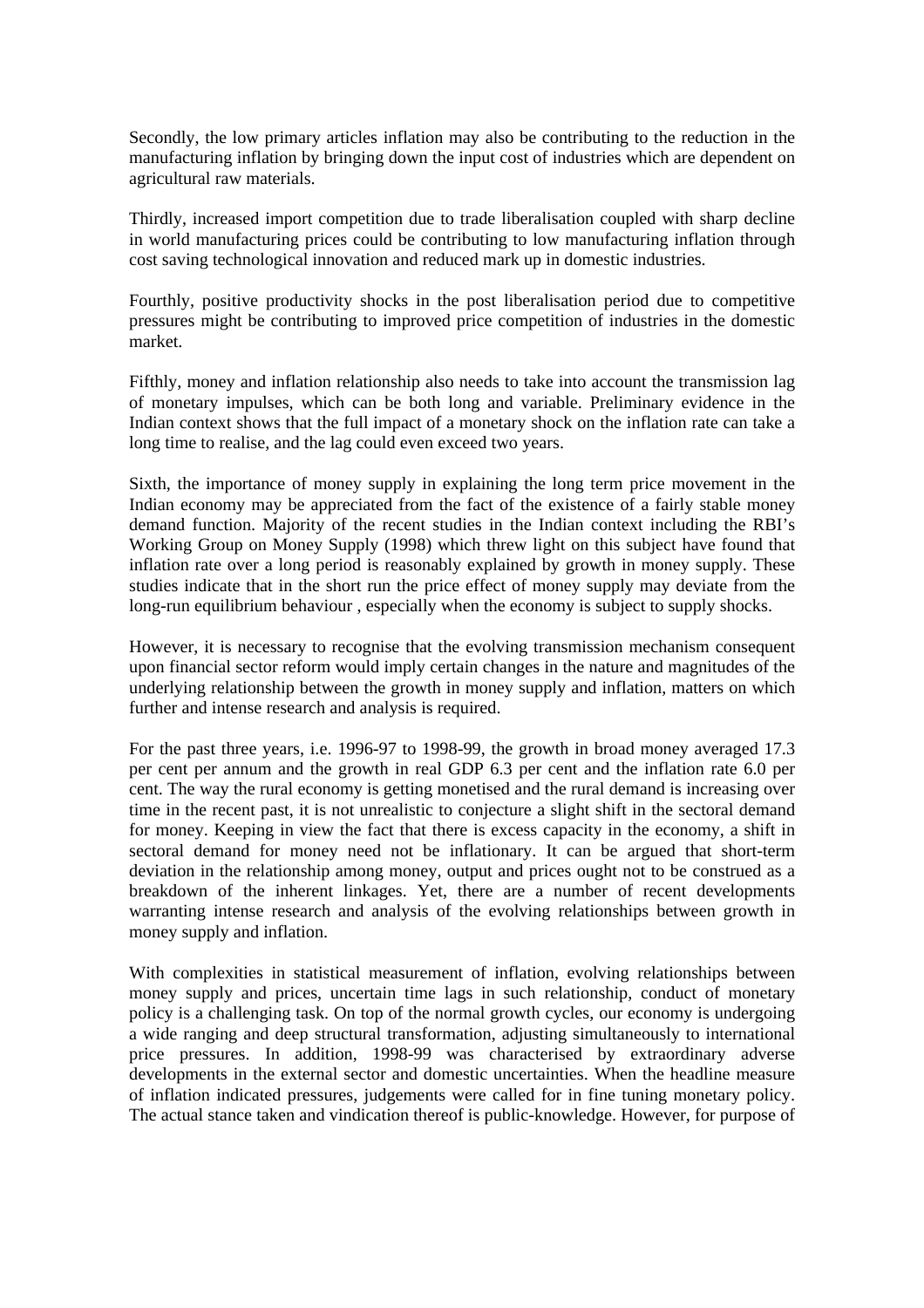record, it is worthwhile recalling extracts of Dr.Jalan's Monetary Policy Statement of April 1999 :

"Developments during the past year illustrate the dilemma faced by monetary authorities in a situation of uncertain macro-economic outlook in respect of inflation and growth, alongside high monetary growth. When the current rate of inflation is low, a high rate of growth in money supply nevertheless warrants tightening of liquidity (and increase in interest rates) in order to dampen aggregate demand and to avoid potential problems. However, if growth of output is also low, tightening of money supply during a period of relatively low inflation may result in a further loss of output. This in turn could result in lower revenue and the need for Government to borrow further. A similar dilemma arises when inflation rate accelerates because of supply shocks, which are expected to be temporary. This, for example, was the situation last year when, until October, inflation was accelerating due to lower availability of a few primary commodities. The Reserve Bank at that time chose not to tighten monetary policy in the expectation that the price risk would reverse itself later in the year when agricultural supplies improve. In retrospect, this judgement turned out to be correct. However, if it had not, and inflation had accelerated further, monetary policy would have required much sharper tightening in the subsequent months of the year."

#### Inflation Targeting

Attention to the possibility of inflation targeting in India has heightened recently, partly in view of such an approach being adopted by a number of central banks in many industrial countries and partly because of the analytical rigour behind the approach, as evidenced by the sixth L.K.Jha memorial lecture given by the Governor of the Reserve Bank of New Zealand Mr.Donald Brash in June this year. Mr. Brash focussed on the relevance of New Zealand's experience to developing countries particularly in the context of "fiscal dominance" ; multiple objectives of monetary policy, especially growth and exchange rate; and lack of sophistication in inflation-forecasting, inflation-measurement and overall financial system. His main theme was that inflation targeting was in no sense a panacea but a very sensible policy option.

In fact, some efforts to address this issue have been in evidence in India for sometime. Dr. R.Kannan's paper on "Inflation-targeting; Issues and Relevance for India". (EPW Jan. 16-23, 1999) has recognised that successful inflation targeting requires credibility of the enforcing agency, usually the government and the central bank. Credibility in turn requires that the target be chosen carefully. The article reviewed inflation targeting experience so far, analysed the issues related to it and argued for developing an inflation model for India. The conclusion was that operationally inflation targeting in India should wait until financial sector reform agenda is accomplished.

#### Agenda for the Future

Inflation, as a subject, has been a major area of economic-research and public-debate, all over the world, and particularly so in India, where strong democratic traditions and intellectuals' activism are well rooted. Even so, it may be appropriate to highlight some of the areas that need attention at this juncture.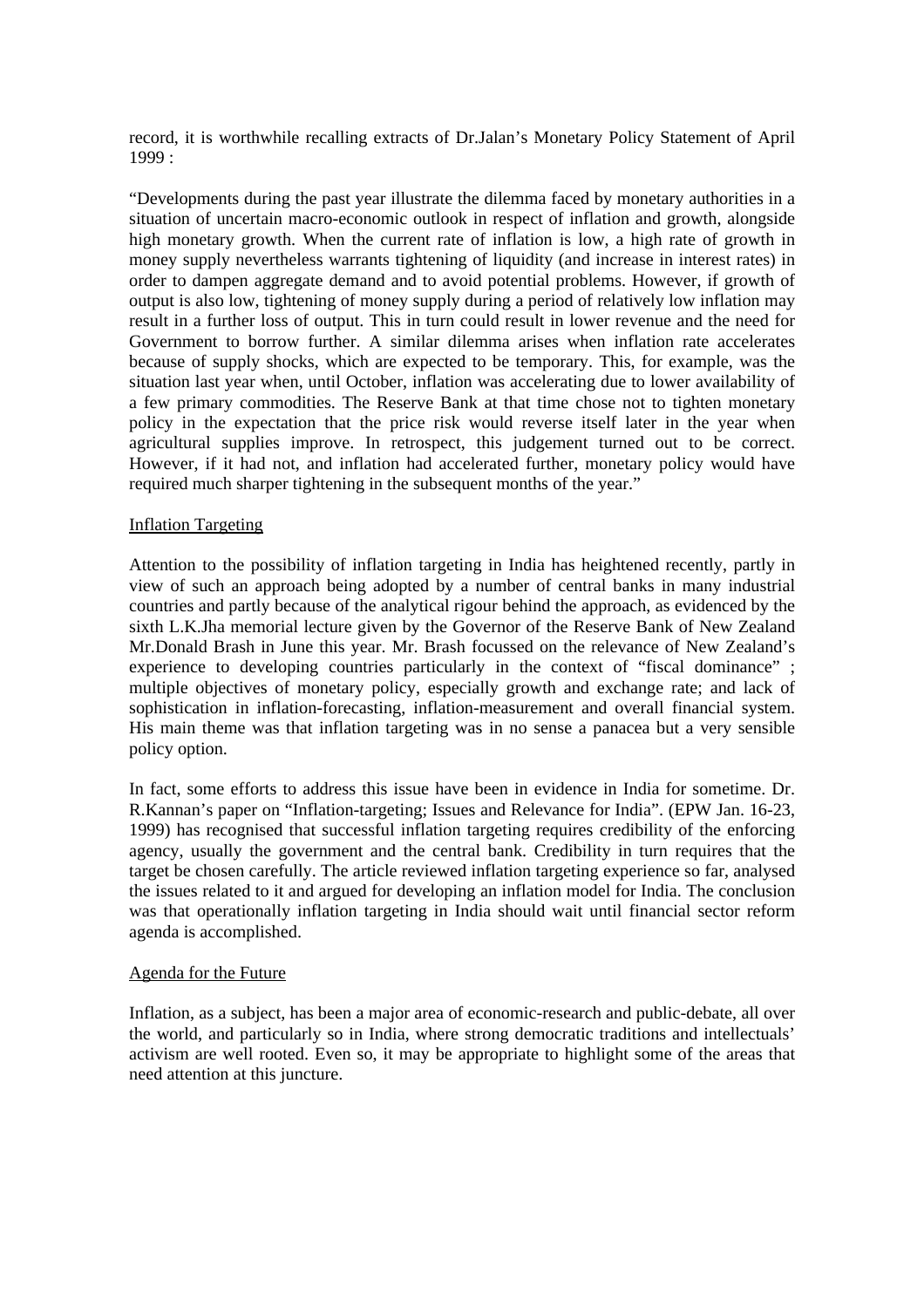First, there is a need for working out a national consensus on the acceptable level of inflation. What may be called inflation-consensus should be followed by an explicit inflationmandate. The RBI Annual Report for 1993-94 argued "It is here that there is need for a broader national consensus before prescribing a mandate for a central bank".

In fact, the RBI's Annual Report for 1996-97 says:

" History shows that successful monetary policy requires not only a high degree of operational freedom for the central banks but also a clear enunciation of the dominant objective of policy…However, there has to be a general consensus on the need to keep the inflation rate around a certain level".

Dr. Rangarajan, now Governor of Andhra Pradesh had made scholarly and policy contributions to the concept of an optimum level of inflation for India. In 1997, Dr.Rangarajan indicated his views as follows :

" Keeping the price and growth objectives in view, the money supply growth should be so modulated that the inflation rate comes down initially to 6 to 7 per cent and eventually to 5 to 6 per cent. That indeed must be the goal of monetary policy."

Studies by Dr. Vasudevan, our Executive Director in RBI also establish that at the inflation rate of about 6 per cent GDP growth has been found to be optimal in the case of India. More recent studies by Dr. Kannan and Dr.Joshi of RBI confirm this view and also indicate that inflation rates below the estimated threshold may have some positive effect on growth. Personally, I believe that rapid changes in world situation, and rapid process of our integration with the rest of the world could be pushing down this threshold level - down from six per cent.

The Economic Survey (1997-98) of Government of India gave some official indication of the acceptable level of inflation when it stated :

" As world inflation rates are currently of the order of 0 to 3 per cent, 4 to 6 per cent inflation rate could be regarded as an acceptable level for India at present."

The Tarapore Committee on Capital Account Convertibility recommended a mandated rate of inflation for the three-year period 1997-98 to 1999-2000 in the average of 3 to 5 per cent. In brief, there is a growing consensus on acceptable level of the inflation-rate, but this needs to be better articulated, formalised and perhaps converted in due course into a mandate from Government to RBI and, in the process to all economic agents. This approach should have, among other things, a significant impact on inflationary expectations in India.

Second, the immediate task of weights in regard to Wholesale Price Index is being addressed by Hashim Committee. Similar effort in respect of Consumer Price Index, it is understood, is under contemplation by Government of India. The issues relating to base year, coverage and weights have to be resolved. A detailed survey of the behaviour of individual commodity prices in both the wholesale price segment and retail price segment would perhaps help analyse changes in their behaviour in the past. The National Statistical Commission proposed to be established as per the budget speech of Finance Minister could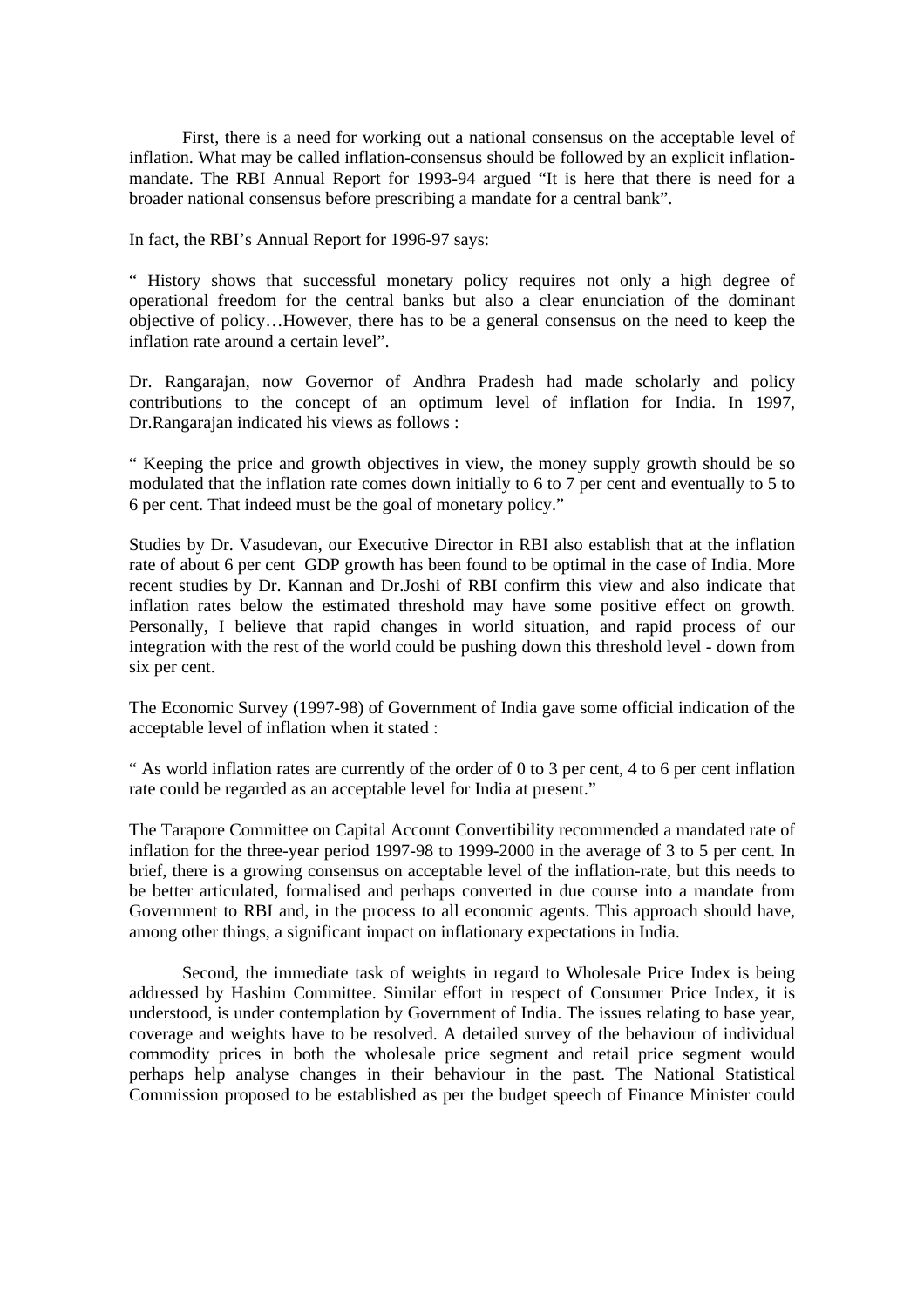consider giving priority to this item as part of measures for a systematic revamping of the system.

Third, analytical work on defining appropriate "Core Inflation" for India may be worth exploring. A measure of core inflation has two distinct uses for monetary policy purposes. While one role is in setting or formulating policy, the second role is in providing policy accountability. Because of these two uses, many central banks are interested in estimating core inflation. But, it should be equally recognised that different methods used to estimate core inflation give various estimates and hence it is very difficult to have a precise and unique definition, which is universally acceptable. Hence, the need for further research on defining core-inflation, appropriate for India.

Fourth, in analysing inflation, we need also to look at the asset price inflation, particularly in the context of financial market liberalisation. In India, the asset prices are not covered in both the indices of inflation indicators despite their increasing importance in terms of one of the important channels for the transmission mechanism of monetary policy. However, there are significant difficulties in constructing an appropriate index for this purpose.

Fifth, analytical work on inflation-targeting needs to be continued, though immediate operational relevance may not be very apparent. The experience of other countries especially developing countries should be studied carefully before embarking on this.

Sixth, well informed debate on the issue of inflationary expectations is necessary to take a view on the computation of real interest rates. From the view point of a proactive policy, it is necessary to have a pragmatic assessment on the anticipated inflation rate. There are many ways in which this can be gauged and perhaps we can have as many techniques as there are economists. In my lecture on `Interest Rates in India: Status and Issues' delivered at the inaugural conference of Fixed Income Money Market and Derivatives Association of India (FIMMDAI) in June 1998, I had emphasised:

" We need to add an important caveat here, that calculations of real rates of interest should take into account the distributed lagged effect. Illustratively, the nominal interest rate in year `*t'* needs to be adjusted by taking into account a five year moving average of the inflation rates in a year  $\dot{t}$ , t-1, t-2, t-3, t-4' with weights of say 5, 4, 3, 2, 1. In other words, the present inflation rate has a larger impact than the inflation rate in the year `*t-4' ".*

I had given one such simple illustration of deriving the anticipated inflation rate using a weighted average inflation rate with a distributed lag. While there may legitimately be some drawbacks to this approach, we need to improve on this. In any case, it is too simplistic to argue that the latest "year-on-year" inflation rate is the best indicator of the expected inflation rate.

Seventh, there are a variety of policy-perspectives that have a bearing on inflation, and these too need to be analysed on an on-going basis. These relate to the evolving role of quantity variables and rate variables in monetary policy, the changing lags, and the improvements in transmission-mechanisms. The transmission-mechanisms are being enhanced but serious rigidities such as the interest-rates for Provident Funds, administered small savings etc. persist. Liberalisation of various markets, including agricultural markets cut into rent-margin in commodities. Fiscal policy would be relevant not only in terms of aggregate demand